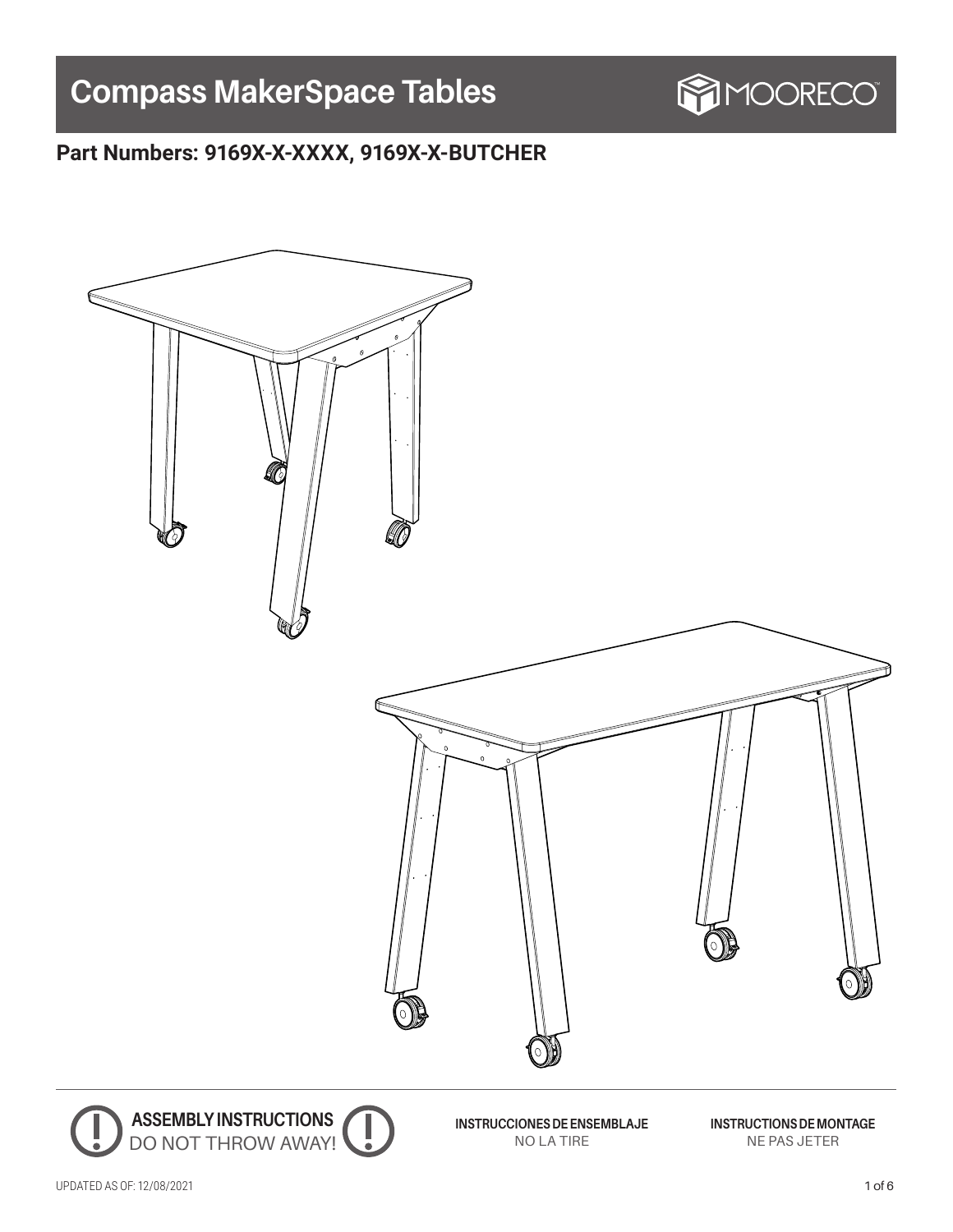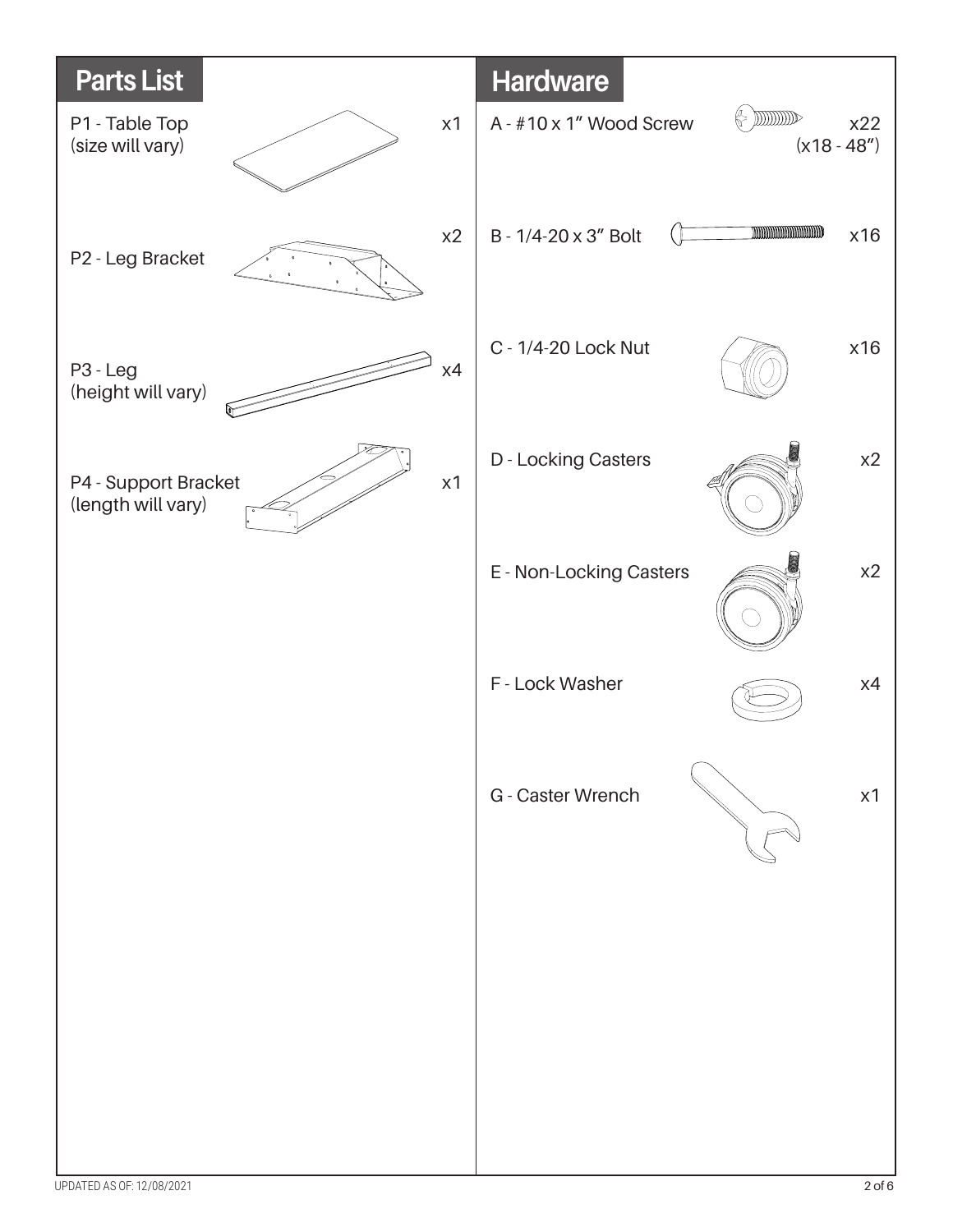#### **WARNINGS AND DISCLAIMERS**

Review full assembly instructions and check that all parts are present before beginning assembly. Heavy or large furniture may require multiple persons in order to properly assemble. If you have questions regarding assembly, contact the manufacturer before continuing. Damage due to incorrect assembly may not be covered by warranty. Do not use product unless all screws are tight. Check all screws for tightness at least every six months. If parts are broken, missing, damaged, or worn, stop use of the product until repairs are made by your dealer using factory authorized parts.

## **WARRANTY**

For full product warranty details, please visit: Para obtener información sobre la garantía del producto, consulte este sitio (ingles): Pour plus d'informations sur la garantie du produit, consultez ce site (anglais):

## **http://moorecoinc.com/warranty**

## **CARE & MAINTENANCE**

For questions on assembly or missing/damaged parts, please contact us using the following information.

Para preguntas sobre el ensamblaje o piezas faltantes o dañadas, por favor contáctenos usando la siguiente información.

Pour toute question sur le montage l-assamblage manquantes ou endommagées, veuillez nous contacter en utilisant les l'information ci-dessous.

Email: **support@moorecoinc.com**

Phone: **1.800.749.2258** (Monday – Friday, 8AM – 5PM Central Time)

#### **PRODUCT REGISTRATION**

To register your product for warranty, please visit: Para registrar la garantía del producto, vea este sitio (en ingles): Pour enregistrer la garantie de votre produit, consultez ce site (en anglais):

**https://moorecoinc.com/register**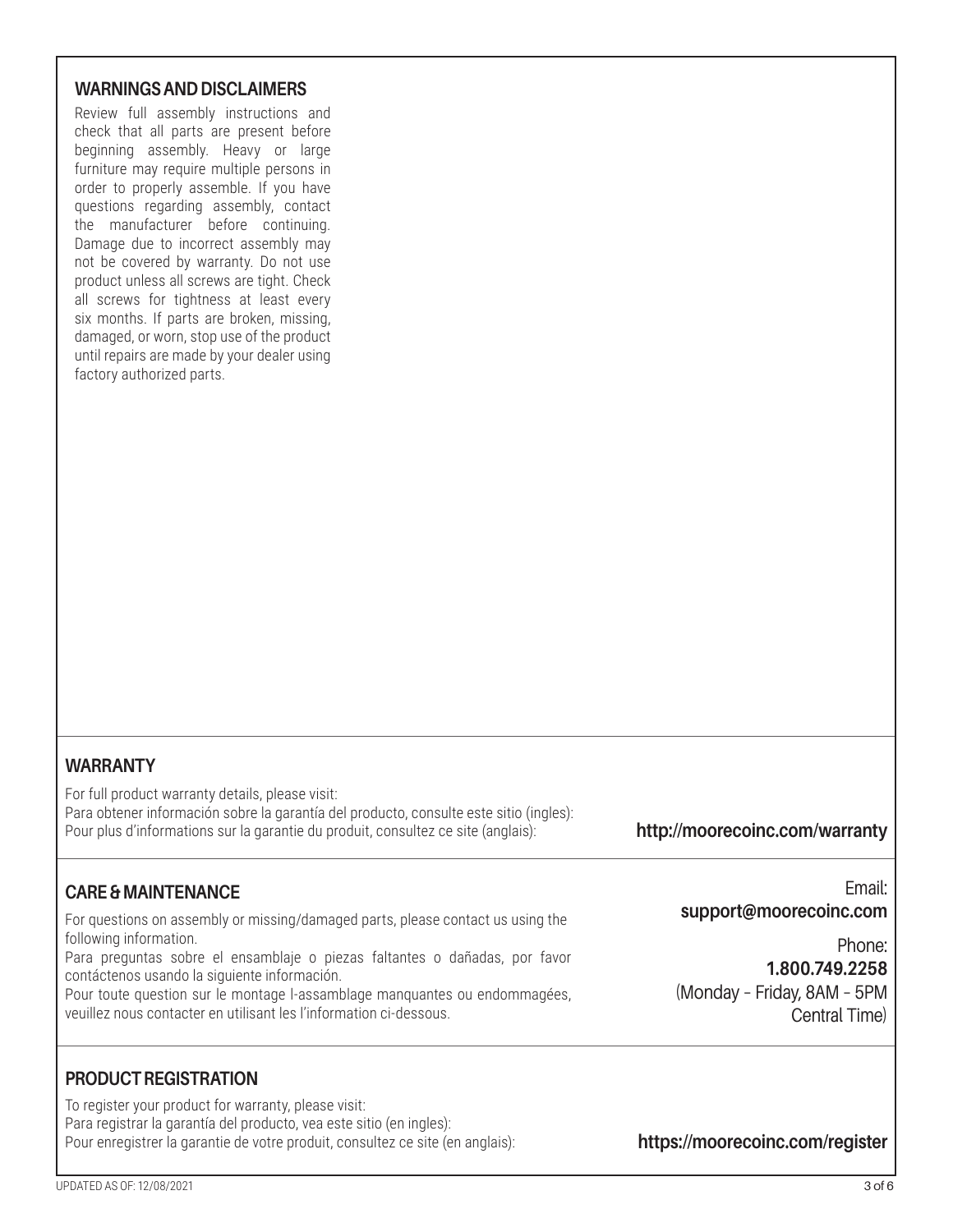

Attach two Leg Parts (P3) to the Leg Bracket (P2) using bolts (B) and nuts (C). Repeat step for other bracket.

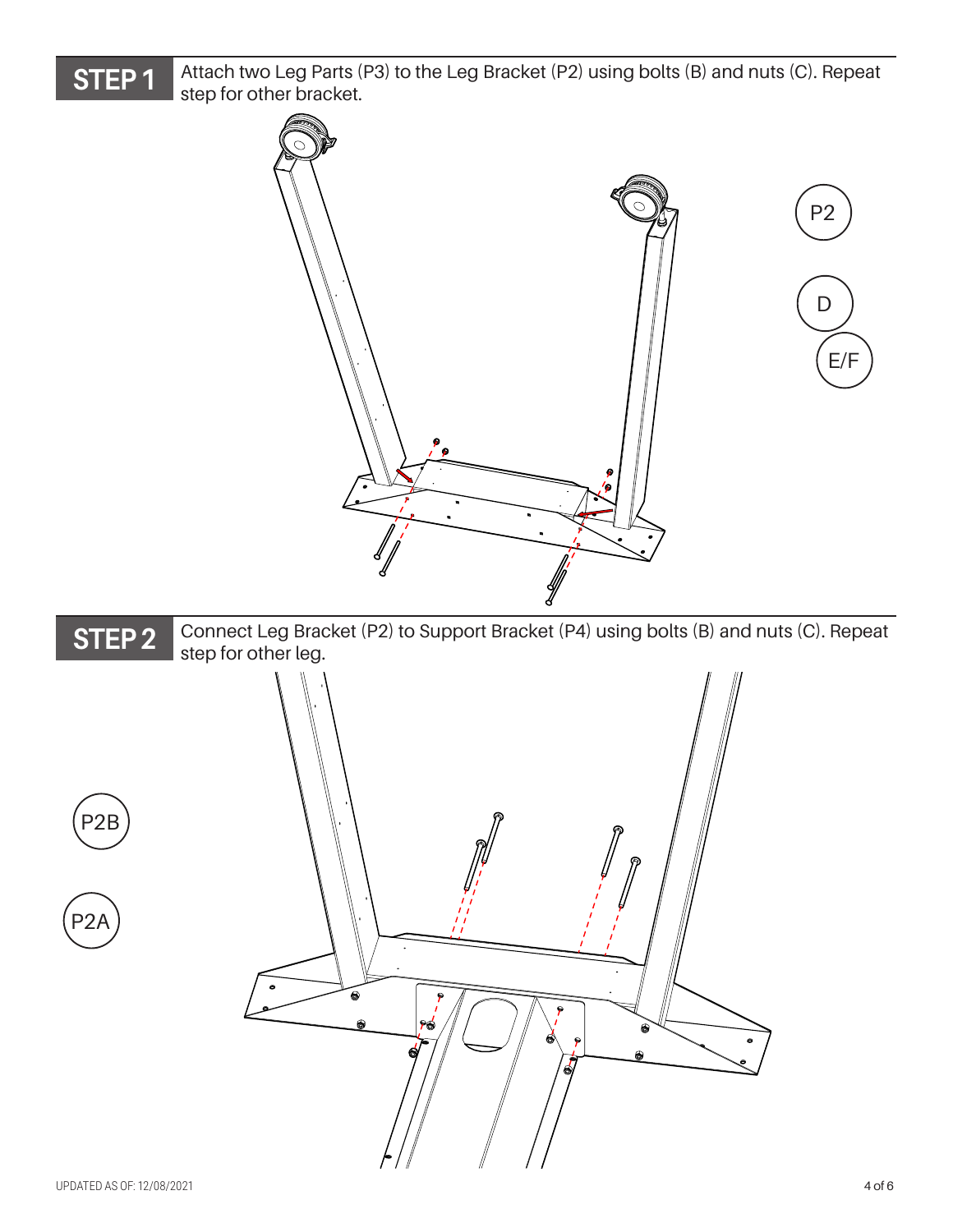